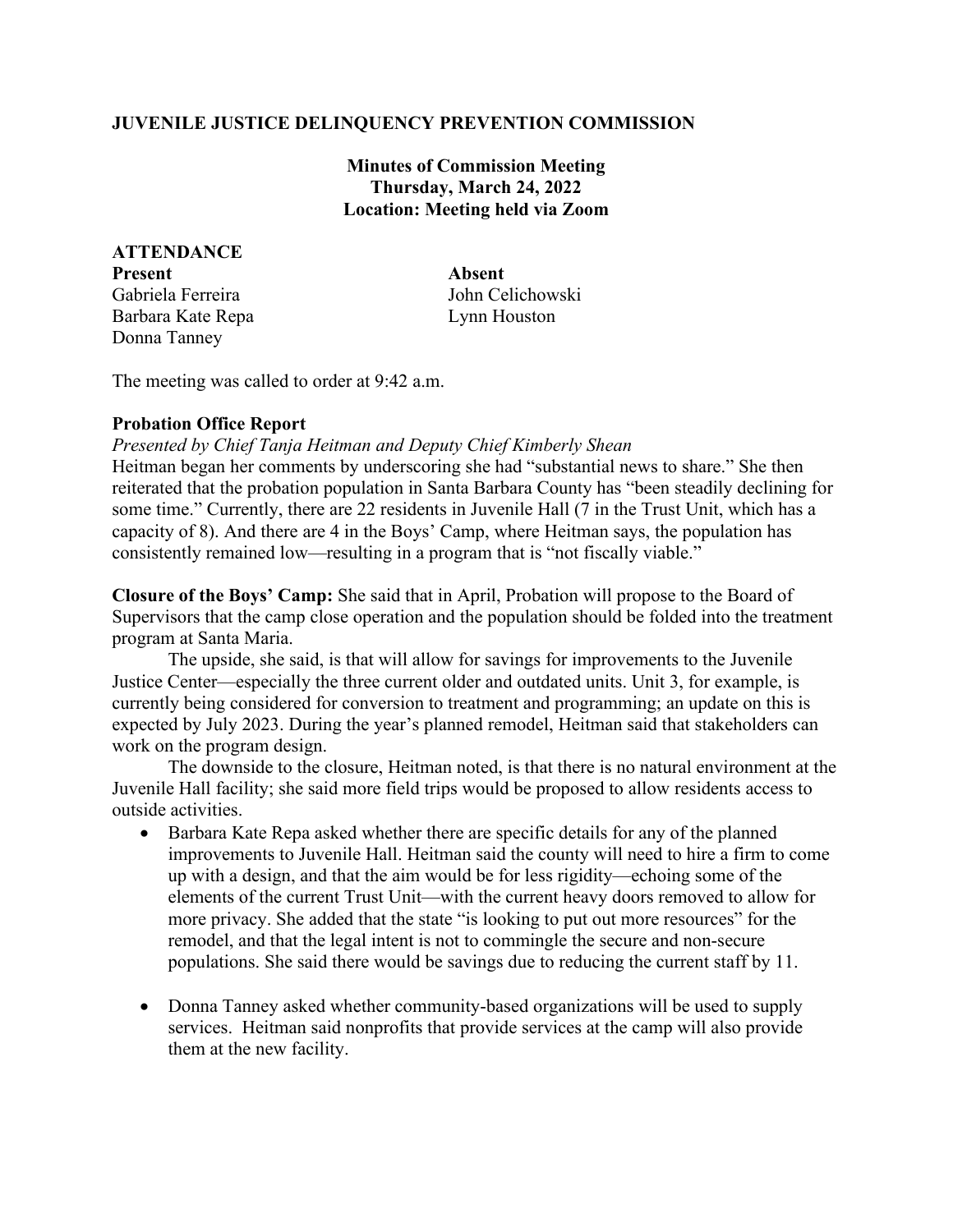- Gabriela Ferreira said that "in a perfect world, it would also be vice versa"—meaning that the two forums could share to supplement and enrich the services and programs offered at both facilities. Heitman said the camp is non-secure, so it's not a legal option to house all populations there. She noted that a portion of the currently incarcerated juveniles is slated to transfer soon to the adult program.
- Donna Tanney asked whether other counties could bring juveniles from other locales to increase the population at the Boys' Camp. Heitman responded that too many counties are in the same situation—fighting to stay fiscally viable and keep available funds in their own counties, and that the smaller counties that lack camplike facilities are located too far from Santa Barbara. Deputy Chief Shean emphasized the importance of keeping juveniles in proximity to their families. Heitman then stated the view that while more robust programs would deliver higher quality services, the state recently dismantled this through Realignment, adding that "very active youth advocates are pushing legislation making it difficult for counties to do their work."
- Gabriela Ferreira asked whether the camp property could be used in some other way to provide youth services. Heitman responded that the property belongs to the U.S. government, with authorized use under a special use permit that expires in 2024. If no one takes over the permit then, she said, the property would have to be reverted to its original conditions—with the buildings and improvements removed.

## **Update on Probation's February data,** by Deputy Chief Kimberly Shean

[The monthly stat report was somewhat brief, as Probation staff were preparing to meet with staff at the Boys' Camp later that afternoon.]

**Current youth populations:** The number of youth in the Probation system is down overall, with the most remarkable trend that the population is skewing older: average age is over 16, almost half are 18 or older. No one is currently residing in a STRTP.

- Gabriela Ferreira asked why Latinos are consistently such a high percentage of the incarcerated youth population. Shean said "there is much social justice theory behind what drives that"—and added that at an April 1 JJCC meeting, representatives were slated to present its plan and identify gaps in needs.
- Gabriela Ferreira asked whether there are programs that get reports from junior and senior high schools that aim at preventing delinquency. Shean said some schools offer early intervention and restorative justice programs, but emphasized that "kids would need to attend school" to access them.

## **Additional JJDPC Matters**

Commissioners Ferreira, Repa and Tanney agreed to table discussions of the amended JJDPC Bylaws, Continuing Care proposition and potential finalization of the Hope Refuge inspection report until next meeting, when all members would likely be present.

There were no public comments.